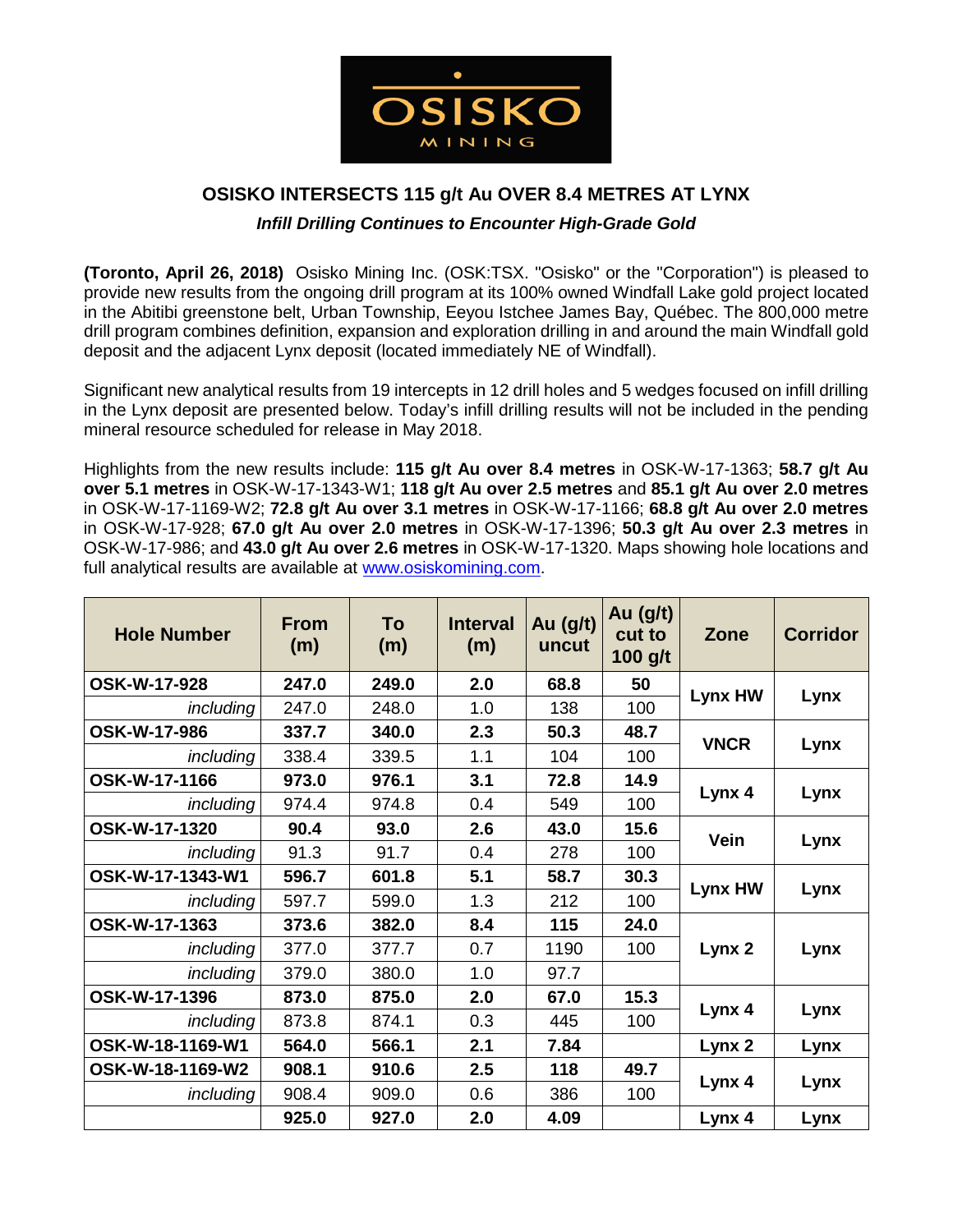| <b>Hole Number</b> | <b>From</b><br>(m) | To<br>(m) | <b>Interval</b><br>(m) | Au $(g/t)$<br>uncut | Au $(g/t)$<br>cut to<br>$100$ g/t | Zone    | <b>Corridor</b> |
|--------------------|--------------------|-----------|------------------------|---------------------|-----------------------------------|---------|-----------------|
|                    | 1082.0             | 1084.0    | 2.0                    | 85.1                | 46.9                              |         | Lynx            |
| including          | 1082.3             | 1083.2    | 0.9                    | 185                 | 100                               | Lynx 4  |                 |
| OSK-W-18-1367-W2   | 878.0              | 882.0     | 4.0                    | 4.55                |                                   | Lynx    | Lynx            |
| OSK-W-18-1424      | 878.2              | 880.7     | 2.5                    | 4.24                |                                   |         | Lynx            |
| <i>including</i>   | 879.1              | 879.9     | 0.8                    | 12.2                |                                   | Lynx 4  |                 |
| OSK-W-18-1432-W1   | 944.0              | 946.5     | 2.5                    | 8.89                |                                   | Lynx 4  | Lynx            |
| OSK-W-18-1443      | 584.0              | 586.0     | 2.0                    | 4.25                |                                   |         | Lynx            |
| <i>including</i>   | 584.4              | 585.0     | 0.6                    | 13.7                |                                   | Lynx HW |                 |
| OSK-W-18-1450      | 565.1              | 567.3     | 2.2                    | 36.7                |                                   | Lynx 2  | Lynx            |
| OSK-W-18-1454      | 896.1              | 898.7     | 2.6                    | 17.0                | 16.4                              |         | Lynx            |
| <i>including</i>   | 896.1              | 896.5     | 0.4                    | 104                 | 100                               | Lynx 4  |                 |
| OSK-W-18-1455      | 441.0              | 443.0     | 2.0                    | 4.12                |                                   |         | Lynx            |
| <i>including</i>   | 441.3              | 442.0     | 0.7                    | 10.5                |                                   | Lynx HW |                 |
| OSK-W-18-1460      | 332.0              | 337.4     | 5.4                    | 4.50                |                                   |         | Lynx            |
| <i>including</i>   | 332.0              | 332.5     | 0.5                    | 20.3                |                                   | Lynx HW |                 |
| <i>including</i>   | 337.0              | 337.4     | 0.4                    | 28.5                |                                   |         |                 |

Notes: True widths are estimated at 65 – 80% of the reported core length interval. See *"Quality Control"* below. Definitions: HW = Hanging Wall; VNCR = Crustiform Vein.

| <b>Hole Number</b>  | <b>Azimuth</b> | <b>Dip</b><br>(°) | Length<br>(m) | <b>UTME</b> | <b>UTMN</b> | <b>Section</b> |
|---------------------|----------------|-------------------|---------------|-------------|-------------|----------------|
| <b>OSK-W-17-928</b> | 333            | $-64$             | 465           | 453433      | 5434905     | 3550           |
| OSK-W-17-986        | 328            | $-66$             | 360           | 453447      | 5435019     | 3600           |
| OSK-W-17-1166       | 132            | $-59$             | 1182          | 453621      | 5435639     | 4050           |
| OSK-W-18-1169-W1    | 129            | -55               | 1301          | 453332      | 5435467     | 3725           |
| OSK-W-18-1169-W2    | 129            | -55               | 1155          | 453332      | 5435467     | 3725           |
| OSK-W-17-1320       | 328            | $-76$             | 852           | 452906      | 5434846     | 3050           |
| OSK-W-17-1343-W1    | 137            | $-56$             | 870           | 453570      | 5435490     | 3950           |
| OSK-W-17-1363       | 341            | $-72$             | 513           | 453458      | 5435025     | 3625           |
| OSK-W-18-1367-W2    | 131            | $-52$             | 1224          | 453753      | 5435875     | 4300           |
| OSK-W-17-1396       | 134            | $-52$             | 956           | 453439      | 5435484     | 3825           |
| OSK-W-18-1424       | 357            | $-57$             | 930           | 453357      | 5434365     | 3200           |
| OSK-W-18-1432-W1    | 132            | $-55$             | 1149          | 453809      | 5435783     | 4300           |
| OSK-W-18-1443       | 136            | $-50$             | 792           | 453440      | 5435478     | 3825           |
| OSK-W-18-1450       | 135            | $-53$             | 660           | 453384      | 5435519     | 3800           |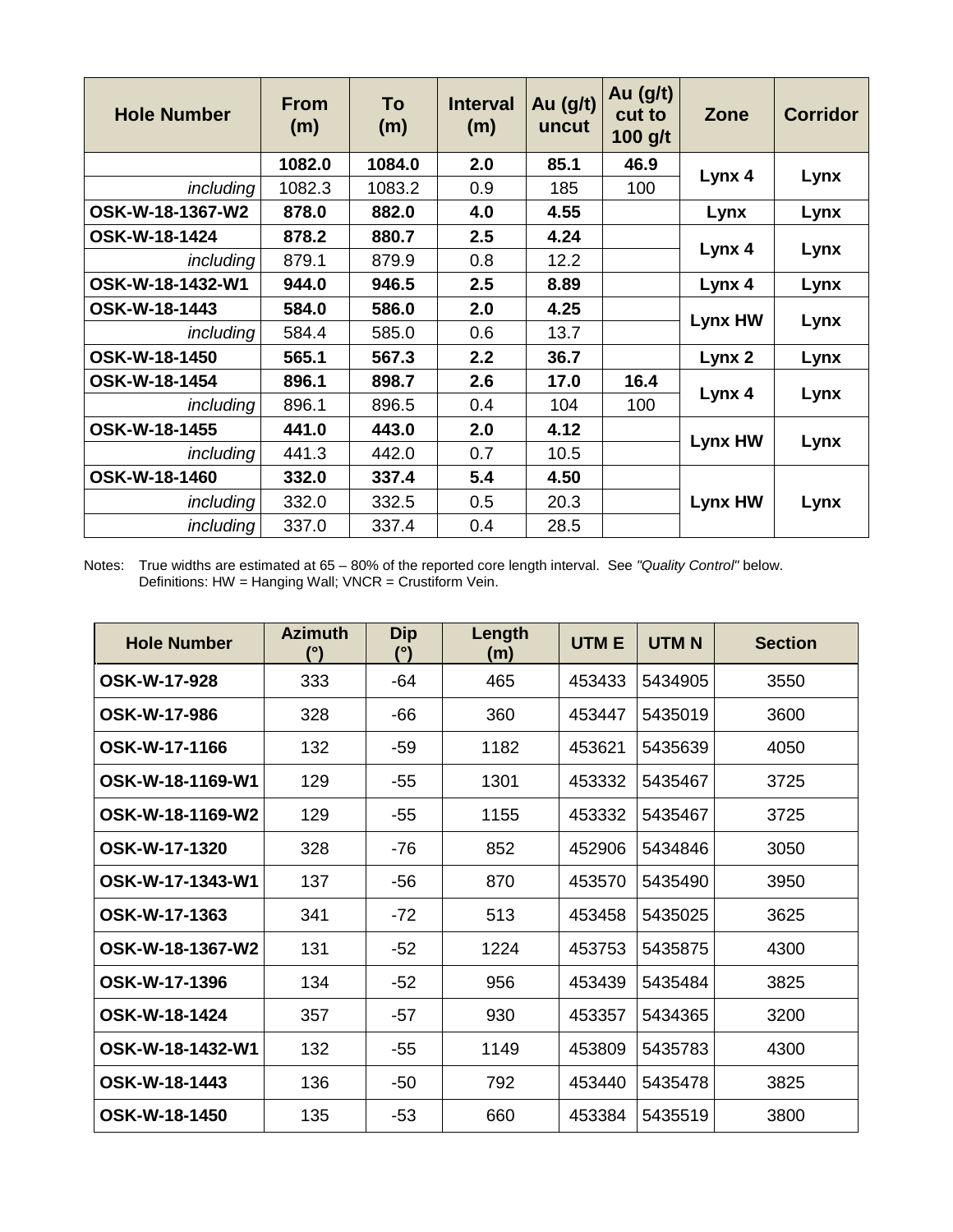| <b>Hole Number</b>   | <b>Azimuth</b> | Dip<br>70 N | Length<br>(m) | <b>UTME</b> | <b>UTMN</b> | <b>Section</b> |
|----------------------|----------------|-------------|---------------|-------------|-------------|----------------|
| OSK-W-18-1454        | 145            | -53         | 1089          | 453375      | 5435455     | 3750           |
| OSK-W-18-1455        | 140            | -49         | 552           | 453568      | 5435492     | 3950           |
| <b>OSK-W-18-1460</b> | 143            | -51         | 432           | 453468      | 5435347     | 3775           |

**OSK-W-17-928** intersected **68.8 g/t Au over 2.0 metres** in Lynx HW. Mineralization contains trace disseminated pyrite within a moderate sericite and weak silica altered rhyolite.

**OSK-W-17-986** intersected a crustiform vein returning **50.3 g/t Au 2.3 metres**. Mineralization contains local visible gold, 2% pyrite stringers, 2% crustiform quartz-carbonate veins and pyrite-silica flooding within a silica, carbonate and fuchsite altered gabbro.

**OSK-W-17-1166** intersected **72.8 g/t Au over 3.1 metres** in Lynx 4. Mineralization contains local visible gold, 10% pyrite-silica flooding and 3% pyrite-tourmaline stringers within a porphyritic felsic dike.

**OSK-W-17-1320** intersected **43.0 g/t Au over 2.6 metres** in Lynx. Mineralization contains 1% disseminated pyrite and trace pyrite in quartz veins within in a strong chlorite, moderate silica and weak sericite altered porphyritic felsic dike.

**OSK-W-17-1343-W1** intersected **58.7 g/t Au over 5.1 metres** in Lynx HW. Mineralization contains 3% pyrite-silica flooding, 1% pyrite-tourmaline stringers and a 10 centimetres quartz vein within a strong silica and moderate sericite altered porphyritic felsic dike.

**OSK-W-17-1363** intersected **115 g/t Au over 8.4 metres** in Lynx 2. Mineralization contains local visible gold and electrum and up to 25% disseminated pyrite or pyrite-tourmaline stringers within strong pervasive silica flooding. The gabbro host is strongly fuchsite and silica altered.

**OSK-W-17-1396** intersected **67.0 g/t Au over 2.0 metres** in Lynx 4. Mineralization contains 1% pyrite in quartz-tourmaline veins and 3% disseminated pyrite within a moderate sericite, moderate fuchsite and weak silica altered rhyolite.

**OSK-W-18-1169-W1** intersected **7.84 g/t Au over 2.1 metres** in Lynx 2. Mineralization contains 2% pyrite disseminated or as stringers and 10% quartz-carbonate and tourmalines veins within a silica and fuchsite altered gabbro.

**OSK-W-18-1169-W2** intersected three intervals in Lynx 4: **118 g/t Au over 2.5 metres**, **4.09 g/t Au over 2.0 metres** and **85.1 g/t Au over 2.0 metres.** The first interval contains local visible gold, up to 15% pyrite-tourmaline stringers and 1% disseminated pyrite within strong pervasive silica alteration at the contact between a silicified and sericitized gabbro and a sericitized rhyolite. The second interval contains local visible gold and 10% pyrite in smoky-quartz veins within a sericite altered rhyolite. The third interval contains local visible gold and 5% pyrite-tourmaline stringers within a strong silica, moderate sericite, moderate ankerite and weak fuchsite altered rhyolite.

**OSK-W-18-1367-W2** intersected **4.55 g/t Au over 4.0 meters** in Lynx Corridor. Mineralization contains 1% pyrite clusters and trace pyrite-silica flooding within a moderate chlorite and weak silica altered rhyolite.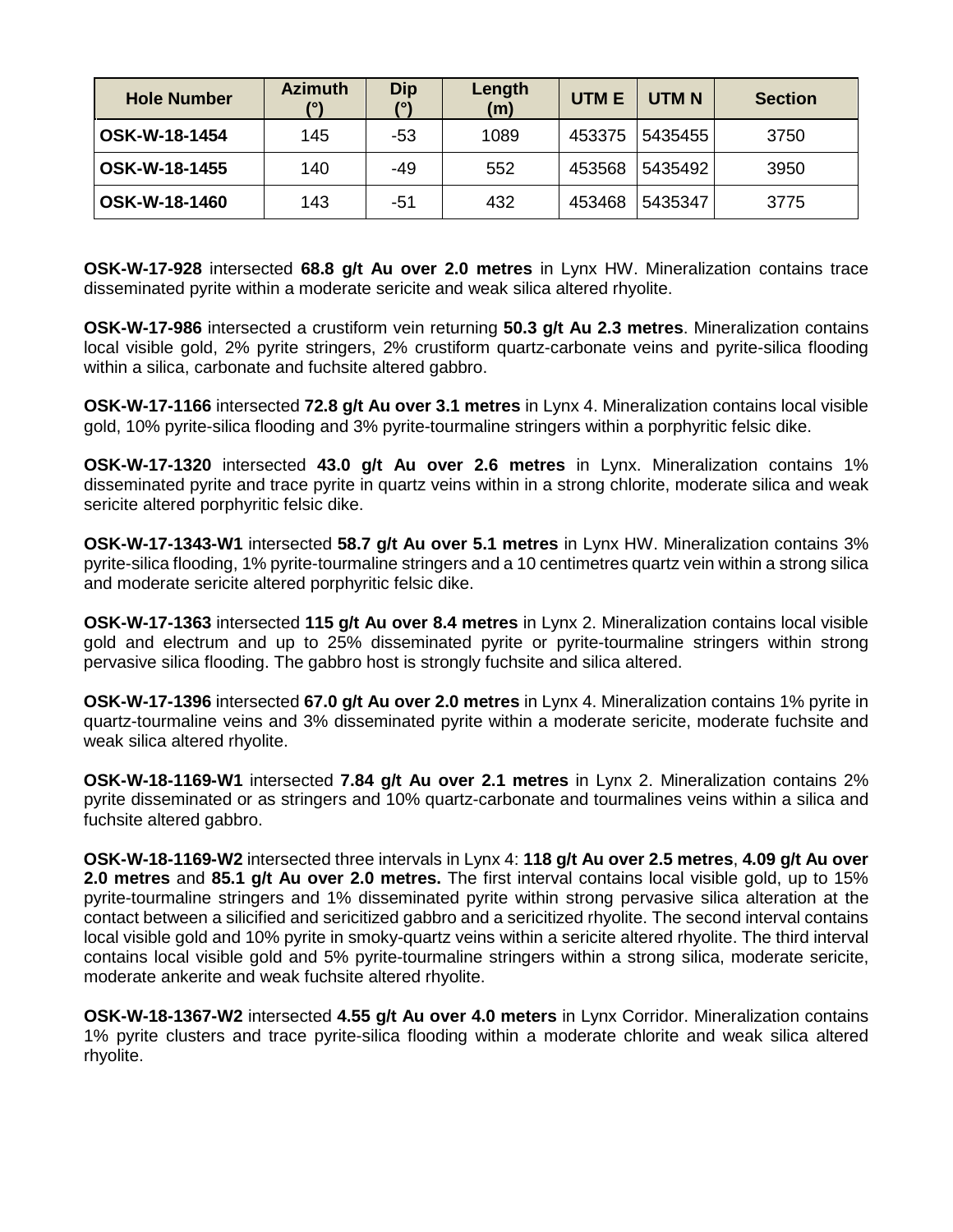**OSK-W-18-1424** intersected **4.24 g/t Au over 2.5 metres** in Lynx 4. Mineralization contains up to 2% pyrite-tourmaline and 1% pyrite in quartz-carbonate veins within a sericitized zone at the contact between a porphyritic felsic dike and a rhyolite.

**OSK-W-18-1432-W1** intersected **8.89 g/t Au over 2.5 metres** in Lynx 4. Mineralization contains up to 15% pyrite stringers at low core angles, 2% disseminated pyrite and traces of pyrite in ptygmatic tourmaline veins at the contact between a sericitized porphyritic felsic dike and a strongly bleached gabbro.

**OSK-W-18-1443** intersected **4.25 g/t Au over 2.0 metres** in Lynx HW. Mineralization contains 10% disseminated pyrite and trace pyrite clusters within a bleached, chloritized and silicified gabbro.

**OSK-W-18-1450** intersected **36.7 g/t Au over 2.2 metres** in Lynx 2. Mineralization contains up to 8% pyrite-silica flooding within a strong silica and weak sericite altered gabbro.

**OSK-W-18-1454** intersected **17.0 g/t Au over 2.6 metres** in Lynx 4. Mineralization is composed of 2% disseminated pyrite and quartz-tourmaline veins, and 1% pyrite-tourmaline stringers within a strong sericite altered rhyolite.

**OSK-W-18-1455** intersected **4.12 g/t Au over 2.0 metres** in Lynx HW. Mineralization contains up to 4% disseminated pyrite, up to 2% pyrite stringers and trace pyrite clusters at the contact between a fuchsite altered gabbro and a felsic porphyritic dike.

**OSK-W-18-1460** intersected **4.50 g/t Au over 5.4 metres** in Lynx HW. Mineralization contains 2% pyritesilica flooding and 1% disseminated pyrite at the contact between a strong silica altered rhyolite and a felsic intrusion.

# **Qualified Person**

*The scientific and technical content of this news release has been reviewed, prepared and approved by Mr. Louis Grenier, M.Sc.A., P.Geo. (OGQ 800), Project Manager of the Windfall Lake gold project, who is a "qualified person" as defined by National Instrument 43-101 – Standards of Disclosure for Mineral Projects ("NI 43-101").* 

## **Quality Control and Reporting Protocols**

*True widths determinations are estimated at 65-80% of the reported core length intervals for most of the zones. Assays are uncut except where indicated. Intercepts occur within geological confines of major zones but have not been correlated to individual vein domains at this time. Reported intervals include minimum weighted averages of 3.0 g/t Au diluted over core lengths of at least 2.0 metres. All NQ core assays reported were obtained by either 1-kilogram screen fire assay or standard 50 gram fire-assaying-AA finish or gravimetric finish at ALS Laboratories in Val d'Or, Québec, Thunder Bay and Sudbury, Ontario or Vancouver, British Colombia or Bureau Veritas in Timmins, Ontario. The 1-kilogram screen assay method is selected by the geologist when samples contain coarse gold or present a higher percentage of pyrite than surrounding intervals. Selected samples are also analyzed for multi-elements, including silver, using an Aqua Regia-ICP-AES method at ALS Laboratories. Drill program design, Quality Assurance/Quality Control ("QA/QC") and interpretation of results is performed by qualified persons employing a QA/QC program consistent with NI 43-101 and industry best practices. Standards and blanks are included with every 20 samples for QA/QC purposes by the Corporation as well as the lab. Approximately 5% of sample pulps are sent to secondary laboratories for check assay.*

#### **About the Windfall Lake Gold Deposit**

*The Windfall Lake gold deposit is located between Val-d'Or and Chibougamau in the Abitibi region of Québec, Canada. The mineral resource defined by the previous operator comprises 2,762,000 tonnes at 8.42 g/t Au (748.000 ounces) in the indicated category and 3,512,000 tonnes at 7.62 g/t Au (860,000 ounces) in the inferred category (sourced from a technical report dated June 10, 2015 entitled "Preliminary Economic Assessment of the Windfall Lake Gold Property, Québec, Canada" with an effective date of April 28, 2015, prepared in accordance with NI 43-101). The Windfall Lake gold deposit is currently one of the highest grade resource-stage gold projects in Canada. The bulk of the mineralization occurs in the Main Zone, a southwest/northeast trending zone of stacked mineralized lenses, measuring approximately 600 metres wide and at least 1,400 metres long. The deposit is well defined from surface to a depth of 500 metres, and remains open along strike and at depth. Mineralization has been identified only 30 metres from surface in some areas and as deep as 870 metres in others, with significant potential to extend mineralization up and down-plunge and at depth.*

#### **About Osisko Mining Inc.**